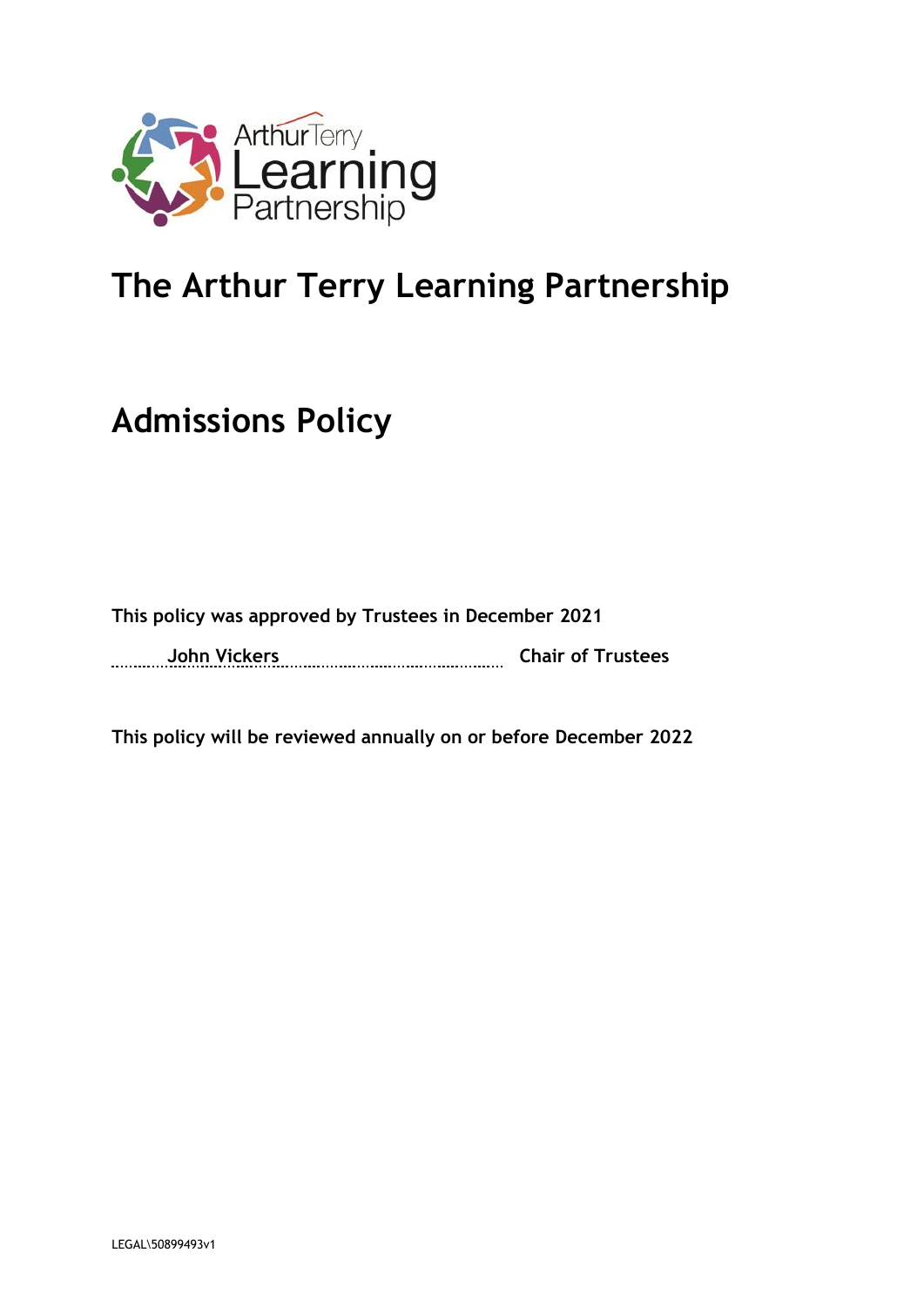# **1 Making an Application**

- 1.1 The Local Authorities that academies fall within facilitate the process of consultation on admissions for all its academies. During the normal admissions round, the local authority operates the co-ordinated admissions scheme which includes each academy. Parents wishing to apply for a place should put the academy down as a preference on the common application form.
- 1.2 Outside of the normal admission round each academy manages in year admissions directly. Further details on how to apply can be found on each academy website.

# **2 Published Admissions Number (PAN)**

2.1 Each academy has a PAN for entry into the academy. If the number of applications exceeds the PAN then the oversubscription criteria will be used to determine which applicants will be provided with a place. Details can be found on each academy's website as well as the respective local authority's.

The schools' admissions services for each local authority publish their admission arrangements on their respective websites. This allows for full consultation to take place with parents, other schools, religious authorities and the local community. Details are below.

For schools within Birmingham Local Authority Area [www.birmingham.gov.uk](http://www.birmingham.gov.uk/)

For schools within Warwickshire Local Authority Area [www.warwickshire.gov.uk](http://www.warwickshire.gov.uk/)

For schools within Staffordshire Local Authority Area [www.staffordshire.gov.uk](http://www.staffordshire.gov.uk/)

For schools within Coventry Local Authority Area [www.coventry.gov.uk](http://www.coventry.gov.uk/)

2.2 All children who have an EHCP that name the academy will be provided with a place.

### **3 Oversubscription Criteria**

Where more applications are received than the number of places, then the academy will rank applications in accordance with the following oversubscription criteria, in order:

- (1) Children who are looked after or are previously looked after child;
- (2) Children who have a sibling who attends the Academy at the date of admission
- (3) Children who live nearest to the academy

#### **4 Definitions**

- 4.1 A 'looked after child' is a child is (a) in the care of a local authority, or (b) being provided with accommodation by a local authority in the exercise of their social services functions.
- 4.2 A 'previously looked after child' is a child that ceased to be looked after because they were adopted, became subject to child arrangements order or special guardianship order. This includes children who appear to the Trust to have been in state care outside of England but ceased to be so because they were adopted.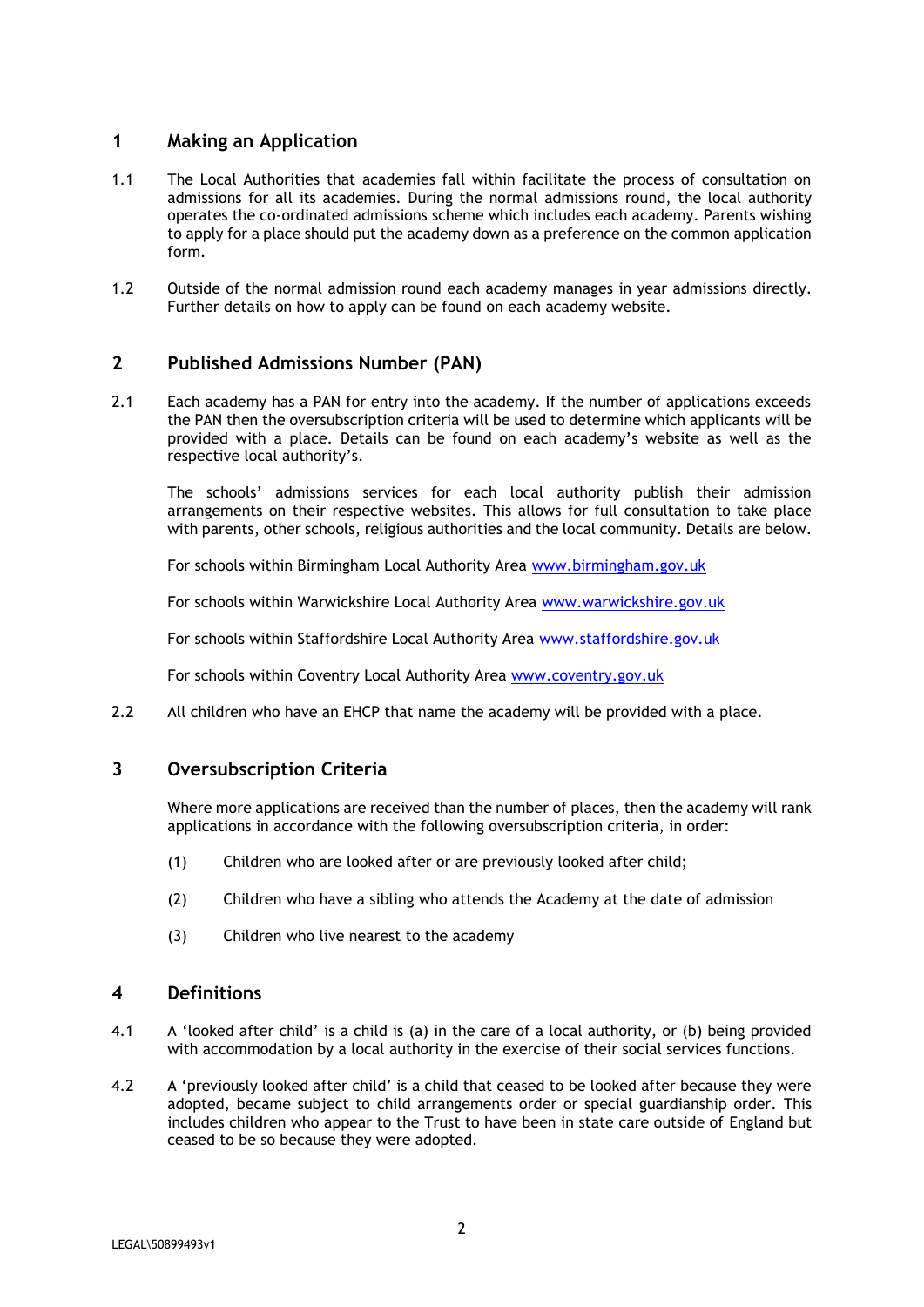- 4.3 'Sibling' means a brother or sister, half brother or sister or legally adopted child being regarded as a brother or sister.
- 4.4 The 'home address' is the address at which the child spends most of their week during term time. If arrangements are such that a child resides at two addresses for equal amounts of time, then parents must decide which address to use for admissions purposes. Failure to agree on the address to use on the child's application for a school by the national closing date where multiple applications are made will result in a random number generator to determine which application to process.
- 4.5 'Distance' means the distance drawn in a straight line between the centre point of the home address to the centre point of the academy.

#### **5 Tie breaker**

Where there are two or more applicants in a criterion who have equal priority for admission and there are insufficient places available, random allocation will be used to determine which child shall be given a place. The use of random allocation will be supervised by someone independent of the Trust.

#### **6 Applying for a year group outside of chronological age group**

Where parents want their child to be educated outside of their chronological age group, an application should be made in writing to the academy's headteacher at the same time as the application for a place. This should explain why the parents wish for their child to be educated outside of their chronological age group and enclosing any evidence that supports it. The views of the headteacher will also be considered. Parents will be notified of the decision on the application, which will be based on the circumstances of the case and what is in the best interests of the child, in writing once it has been made. This decision is separate from the decision on whether a place is granted.

# **7 Appeals**

Where a child is not offered a place, the parent(s) will be entitled to an appeal against the decision to refuse admission. The letter of refusal will contain details of how to go about appealing the decision, including the deadline for lodging the appeal and who to contact. Parents must set out their grounds for appeal as part of their application. Where an appeal is successful, the academy must admit the child.

#### **8 Waiting List**

Each academy will maintain a waiting list in the academic year of admission. Every time a child is added to the list, it will be re-ranked in accordance with the oversubscription criteria with no priority given to the date of the application.